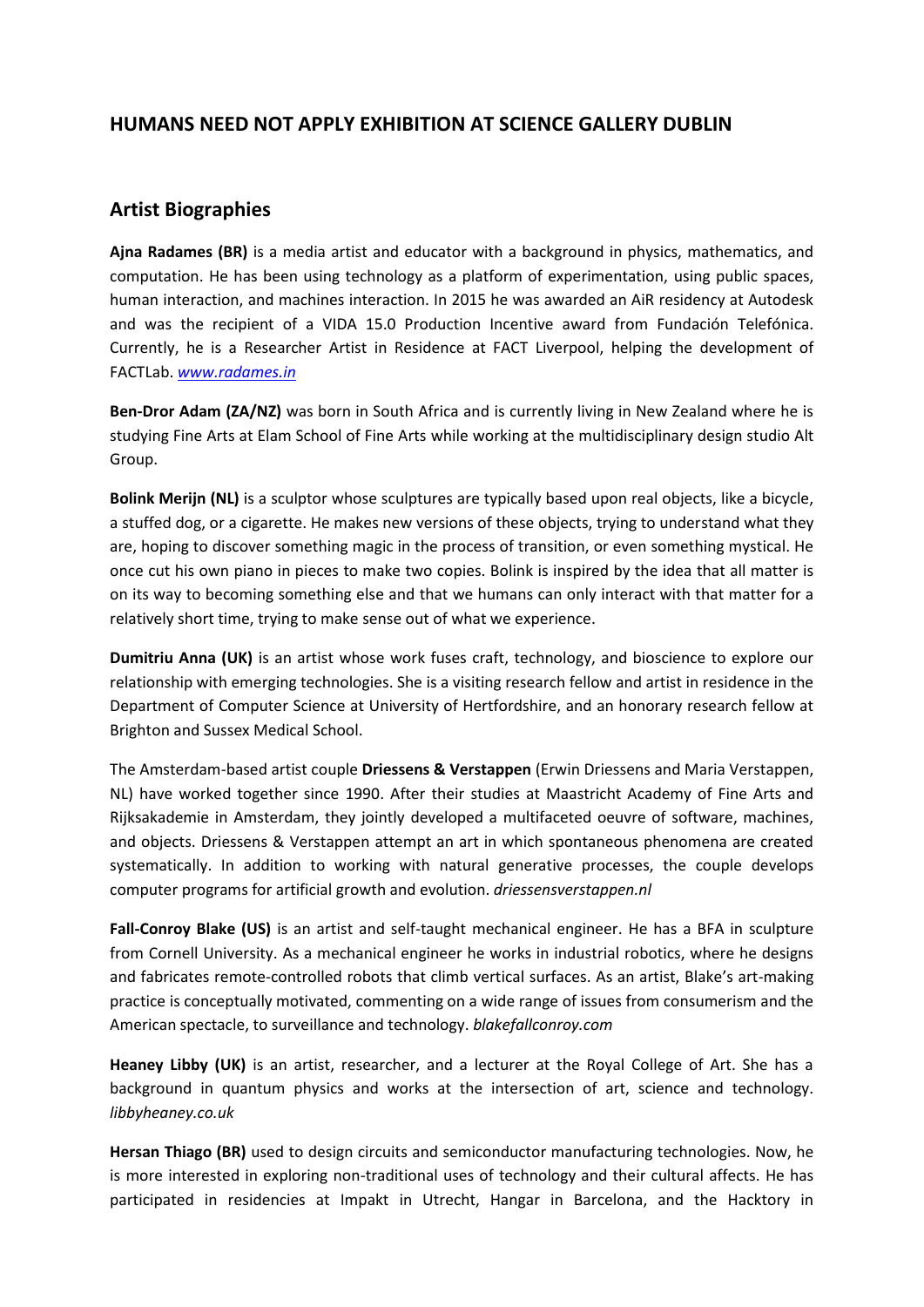Philadelphia. He has worked at a robotic toy design studio in San Francisco, and along with Radamés Ajna, helped start FACTLab in Liverpool in 2015. *thiagohersan.com*

**Lee- Delisle Seb (UK)** is a digital artist who likes to make interesting things from code that encourages interaction and playfulness from the public. Notable projects include *Laser Light Synths,*  LED emblazoned musical instruments for the public to play, and *PixelPyros,* the Arts Council funded digital fireworks display that toured nationwide. He won the Lumen Prize Interactive Award in 2016 (Laser Light Synths), 3 Microsoft Critter awards in 2013, and won a BAFTA in 2009 for his work as Technical Director on the BBC interactive project *Big and Small[. http://seb.ly](http://seb.ly/)*

**Lopes Pedro (PT)** is a researcher who constructs muscle interfaces that read and write to the human body. Pedro's work is a philosophical investigation of HCI as in Human-Computer Integration, rather than merely "interaction". Instead of envisioning technological dystopias based on the divide between human and machine, Pedro's works instantiate working prototypes in which the interface and the human become closer. Lopes's work stems from a line of research published at top-tier scientific venues alongside Patrick Baudisch and his colleagues Robert Kovacs, Alexandra Ion, and David Lindlbauer. *hpi.de/baudisch/projects*

**Lovejoy Dave (US)** has worked as an artist and designer since the 1980s. His early career in graphic design supported an extensive arts education at several schools and studios, focusing on ceramics and design. He has curated at the Spring Arts Gallery since 2009. Known primarily for his assemblage and installation work, Lovejoy repurposes existing artifacts and fragments, arranging them to form new compositions.

**Mager Isabel (DE)** is an investigative and critical designer based in the Netherlands. Recent work interrogates design at the intersection between culture and structures of power. Mager empirically analyses the complex social systems and mechanisms of design through objects, installations, articles, and performances within design and academic contexts. In 2016, upon completion of the BA program at the Design Academy Eindhoven, Mager was resident at Uproot Rotterdam alongside Studio Makkink & Bey. *isabelmager.info*

**May Alex (UK)** is an artist exploring a wide range of digital technologies, most notably video projection onto physical objects, interactive installations, performance, and video art. He is a visiting research fellow and artist in residence in the Department of Computer Science at University of Hertfordshire.

**Meyer Ted (US)** is a nationally recognized artist, curator, and patient advocate who helps patients, students, and medical professionals see the positive in the worst life can offer. Ted's 18-year project *Scarred for Life: Mono-prints of Human Scars* chronicles the trauma and courage of people who have lived through accidents and health crises. Ted seeks to improve patient/physician communications and speaks about living as an artist with illness. He is Artist in Residence at USC KECK School of Medicine, Visiting Scholar at the National Museum of Health and Medicine, and TED main stage speaker*. tedmeyer.com*

**Oades´s Lorraine (CA)** sculpture/installations incorporate time-based media such as sound, video, and film in order to invite viewers to engage physically with the work and explore their creative potential. For Oades, art making is a performance-based activity where the process of time is implicit